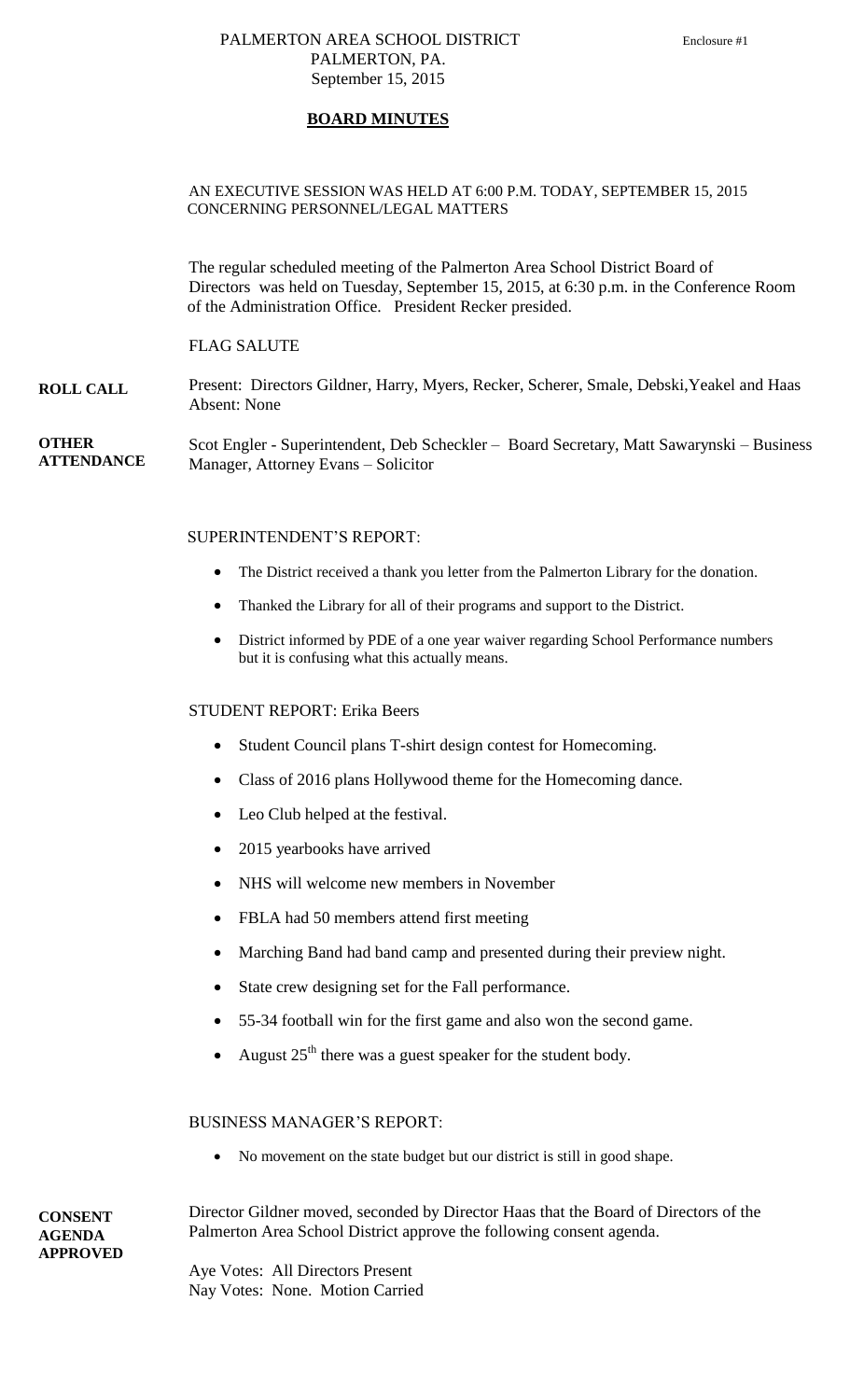# **Consent Agenda**

| <b>MINUTES</b>                                        | Approve the minutes from the August 18, 2015 and September 1, 2015 meetings.<br>(attachments on file)                                                                                                                                                                                                                                                                                                                                                                                                                                                                                                                                                                                                                                                            |
|-------------------------------------------------------|------------------------------------------------------------------------------------------------------------------------------------------------------------------------------------------------------------------------------------------------------------------------------------------------------------------------------------------------------------------------------------------------------------------------------------------------------------------------------------------------------------------------------------------------------------------------------------------------------------------------------------------------------------------------------------------------------------------------------------------------------------------|
| <b>FINANCIAL</b><br><b>REPORTS</b>                    | Approve the financial reports listed below:<br>TREASURER'S REPORTS. (attachment on file)<br>$\bullet$<br>ACCOUNTS PAYABLE. (attachment on file)<br>$\bullet$<br><b>BUDGET TRANSFERS</b> (attachment on file)<br>$\bullet$<br>GRANTS. (attachment on file)<br>$\bullet$                                                                                                                                                                                                                                                                                                                                                                                                                                                                                           |
| <b>AGREEMENTS</b>                                     | Recommendation to approve the License Performance Agreement with Samuel French for<br>the stage performance "Absolutely Murder" by the Drama Club in December 2015.                                                                                                                                                                                                                                                                                                                                                                                                                                                                                                                                                                                              |
|                                                       | Recommendation to approve the License Performance and Production Contract with Music<br>Theatre International for the stage performance "Guys $&$ Dolls" by the Drama Club in April<br>2016.                                                                                                                                                                                                                                                                                                                                                                                                                                                                                                                                                                     |
| <b>MENTORS</b>                                        | Approve Anna Corby and Bonnie Tavella as mentors for David O'Brien, at 1/2 stipend each,<br>for the 2015-2016 school year.                                                                                                                                                                                                                                                                                                                                                                                                                                                                                                                                                                                                                                       |
|                                                       | Approve Zach Tofany as mentor for Joshua Nenscel for the 2015-2016 school year.                                                                                                                                                                                                                                                                                                                                                                                                                                                                                                                                                                                                                                                                                  |
|                                                       | Approve Miranda Allen and Kevin Young as mentors for Lyndsey Heinrich, at 1/2 stipend<br>each, for the 2015-2016 school year.                                                                                                                                                                                                                                                                                                                                                                                                                                                                                                                                                                                                                                    |
| <b>EXTRA</b><br><b>CURRICULAR</b><br><b>POSITIONS</b> | Approve the following extra-curricular positions:<br>Alex Knoll<br><b>Head Coach Tennis</b><br>$\bullet$<br>Volunteer Asst. Girls'Soccer Coach<br>Kelsey Kralik<br>$\bullet$<br>Miranda Allen<br>Volunteer Equestrian Advisor<br>$\bullet$<br>Pam Wuest<br>Volunteer Equestrian Advisor<br>٠<br>Devon Smith<br>Volunteer Field Hockey Coach<br><b>Brian Stevko</b><br>Middle School Boys' Basketball Coach<br>$\bullet$<br>Frank Hall<br><b>Band Volunteer</b><br>Gretchen Laviolette<br><b>Band Volunteer</b><br>$\bullet$<br>Jamie Drake<br><b>Band Volunteer</b><br>$\bullet$<br>Denise Strohl<br>Volunteer Ski Club Advisor<br>$\bullet$<br><b>Brad Landis</b><br>Volunteer Ski Club Advisor<br>$\bullet$<br>Mike Johnson<br>Volunteer Ski Club Advisor<br>٠ |
| <b>SALARY</b><br><b>ADJUSTMENTS</b>                   | Approve the salary adjustments for horizontal movement on the respective salary levels per<br>the teachers' negotiated contract effective for the first semester of the 2015-2016 school year.<br>Suzanne Lynn - BS to Bachelor's +24<br>Amy Negley – Masters to Masters $+15$<br>$\bullet$                                                                                                                                                                                                                                                                                                                                                                                                                                                                      |
| <b>SUBSTITUTES</b>                                    | Approve the following substitutes:<br>Angela Swartz<br><b>Substitute Teacher</b><br>$\bullet$<br>Chrissha Kuehner-Litts<br><b>Substitute Nurse</b><br>Ariella Mease<br><b>Substitute Teacher</b><br>$\bullet$                                                                                                                                                                                                                                                                                                                                                                                                                                                                                                                                                    |
| <b>REMOVE</b><br><b>SUBSTITUTE</b>                    | Remove the following substitutes from the substitute list, effective immediately.<br>Rebecca Hamm<br>$\bullet$                                                                                                                                                                                                                                                                                                                                                                                                                                                                                                                                                                                                                                                   |
| <b>TUITION RE-</b><br><b>IMBURSEMENTS</b>             | Approve the attached tuition reimbursements. (attachment)                                                                                                                                                                                                                                                                                                                                                                                                                                                                                                                                                                                                                                                                                                        |
| <b>STATE POLICE</b><br><b>MOU</b>                     | Accept the Memoranda of Understanding between the Palmerton Area School District and<br>the Pennsylvania State Police. (attachment on file)                                                                                                                                                                                                                                                                                                                                                                                                                                                                                                                                                                                                                      |

## **End of Consent Agenda**